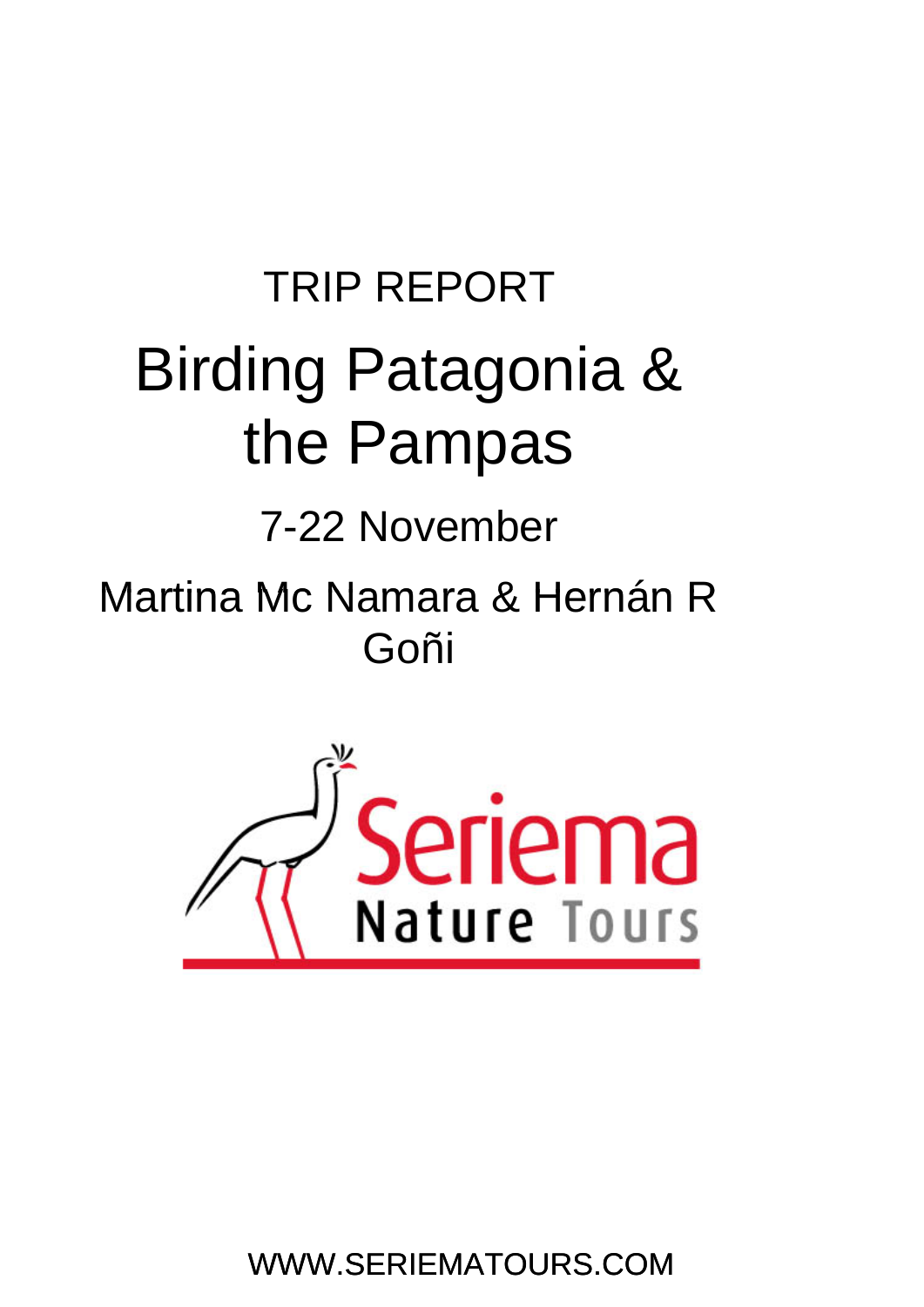#### Introduction

This year's tour to the Pampas and Patagonia brought us most of the typical birds we are used to get together with a few additional ones. At the beginning of the trip, some droughts in the pampas played against us, but we managed to get the most important species, including the endangered Pampas Meadowlark, Olrog's Gull and South American Painted Snipe. Later on, we reached the semi-desert habitats of San Antonio Oeste and Peninsula Valdes where we had great views of several endemics including Rusty-backed Monjita, Patagonian Canastero, Carbonated Sierra-Finch and White-headed Steamerduck. To these we added views of hundreds of Burrowing Parrots, Hudson's Black-Tyrant and Black-crowned Monjita.

The steppes and woods of Patagonia treated us with superb views of Magellanic Woodpecker, Rufous-tailed Plantcutter (kind of weird thing having a Cotinga species this far south) and a group of White-bridled Finches. Some of the highlights of the most remote parts of Patagonia were a group of four Patagonian Tinamous and another four Ruddy-headed Geese, and eleven (!) Hooded Grebes in our traditional spot at the Strobel plateau. An Austral Rail treated us with excellent views at the lagoon just in front our lodge and a Lesser Horned Owl allowed us to take photos at close distance.

The last days in the island of Tierra del Fuego were dedicated to clean up our list, producing great views White-throated Caracara, Yellow-bridled Finch and a couple of Rufous-legged Owls!

At the end of the trip we counted a total of 273, a record for this tour!

REFERENCES USED ON THE LIST

Global threat categories by BirdLife International CR = CRITICAL EN = ENDANGERED VU = VULNERABLE NT = NEAR THREATENED

 $E =$  ENDEMIC SPECIES EB = ENDEMIC BREEDER NE = NEAR ENDEMIC (90% or more of their distribution is in Argentina) I = INTRODUCED

\* This report includes the birds seen on the tour "Birding Patagonia and the Pampas" or the accumulated list of the "Southern Argentina" tours (Parts I and II).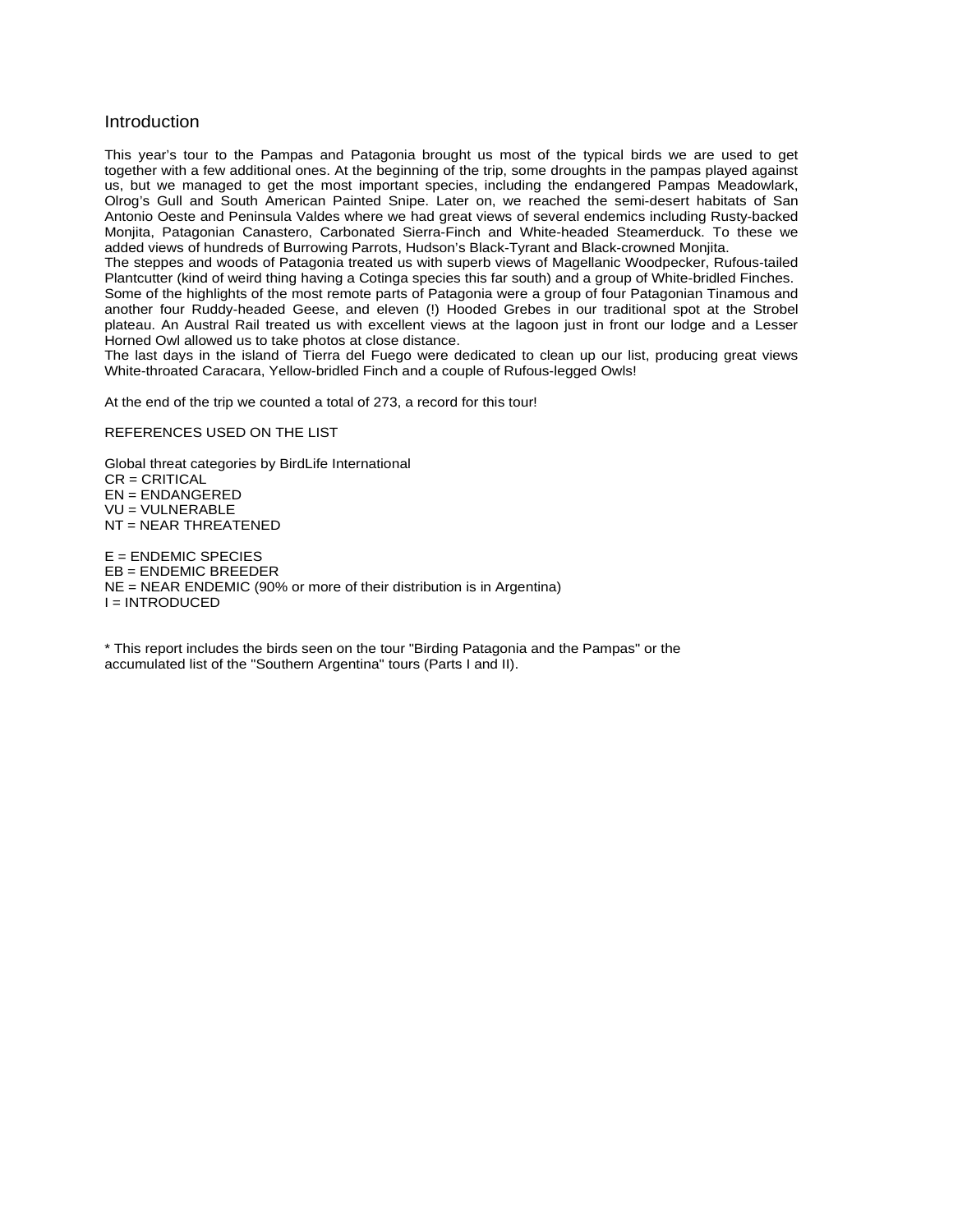| <b>NUM</b> | ORD            | <b>REF</b> | <b>ENGLISH NAME</b>                        | <b>LATIN NAME</b>         |                                                                          |
|------------|----------------|------------|--------------------------------------------|---------------------------|--------------------------------------------------------------------------|
|            | 1              |            | <b>Family Rheidae (Rheas)</b>              |                           |                                                                          |
| 1          | $\overline{2}$ | <b>NT</b>  | <b>Greater Rhea</b>                        | Rhea americana            | A couple of troops near San<br>Clemente                                  |
| 2          | 3              | <b>NT</b>  | <b>Lesser Rhea</b>                         | Pterocnemia pennata       | Numerous, many with chiks.                                               |
|            | 4              |            | <b>Family Tinamidae (Tinamous)</b>         |                           |                                                                          |
| 3          | 10             |            | Red-winged Tinamou                         | Rhynchotus rufescens      | Only heard in the pampas                                                 |
| 4          | 14             |            | <b>Brushland Tinamou</b>                   | Nothoprocta cinerascens   | A pair near Bahia Blanca                                                 |
| 5          | 15             |            | Darwin's Nothura                           | Nothura darwinii          | One near Bahia Blanca                                                    |
| 6          | 16             |            | Spotted Nothura                            | Nothura maculosa          | A few in the pampas                                                      |
| 7          | 17             | <b>NE</b>  | Elegant Crested-Tinamou                    | Eudromia elegans          | Seen in Peninsula Valdes &<br>Piedra Buena                               |
| 8          | 20             | <b>NE</b>  | Patagonian Tinamou                         | Tinamotis ingoufi         | Four seen very well at Piedra<br>Buena!                                  |
|            | 21             |            | <b>Family Anhimidae (Screamers)</b>        |                           |                                                                          |
| 9          | 22             |            | Southern Screamer                          | Chauna torquata           | Numerous in the Pampas                                                   |
|            | 23             |            | Family Anatidae (Ducks, Geese, Swans)      |                           |                                                                          |
| 10         | 24             |            | White-faced Whistling-Duck                 | Dendrocygna viduata       | Several in Costanera                                                     |
| 11         | 26             |            | Fulvous Whistling-Duck                     | Dendrocygna bicolor       | Few in Costanera                                                         |
| 12         | 27             |            | <b>Black-necked Swan</b>                   | Cygnus melanocoryphus     | All over the trip                                                        |
| 13         | 28             |            | Coscoroba Swan                             | Coscoroba coscoroba       | All over the trip                                                        |
| 14         | 30             |            | <b>Upland Goose</b>                        | Chloephaga picta          | All over the southern part of<br>the trip                                |
| 15         | 32             |            | Ashy-headed Goose                          | Chloephaga poliocephala   | Seen well at El Chalten                                                  |
| 16         | 33             |            | Ruddy-headed Goose                         | Chloephaga rubidiceps     | Four seen well at Rio<br>Gallegos                                        |
| 17         | 37             |            | <b>Ringed Teal</b>                         | Callonetta leucophrys     | A couple in Costanera                                                    |
| 18         | 38             |            | <b>Brazilian Teal</b>                      | Amazonetta brasiliensis   | One in Costanera                                                         |
| 19         | 40             |            | Flying Steamer-Duck                        | Tachyeres patachonicus    | Six seen at Strobel Plateau                                              |
| 20         | 41             |            | <b>Flightless Steamer-Duck</b>             | Tachyeres pteneres        | Seen in Ushuaia                                                          |
| 21         | 43             | E-NT       | White-headed Steamer-Duck                  | Tachyeres leucocephalus   | Found in Punta Tombo                                                     |
| 22         | 44             |            | <b>Crested Duck</b>                        | Lophonetta specularioides | All over the southern part of<br>the trip                                |
| 23         | 45             | <b>NT</b>  | <b>Spectacled Duck</b>                     | Speculanas specularis     | Two seen well at El Chalten                                              |
| 24         | 46             |            | <b>Red Shoveler</b>                        | Anas platalea             | Common throughout                                                        |
| 25         | 48             |            | Cinnamon Teal                              | Anas cyanoptera           | Few in the pampas                                                        |
| 26         | 49             |            | <b>Silver Teal</b>                         | Anas versicolor           | Common in the pampas                                                     |
| 27         | 51             |            | Chiloé Wigeon                              | Anas sibilatrix           | Numerous, especially in the<br>south                                     |
| 28         | 52             |            | Speckled Teal                              | Anas flavirostris         | Common throughout                                                        |
| 29         | 54             | E          | South-georgia Pintail                      | Anas georgica             | Common throughout                                                        |
| 30         | 56             |            | Rosy-billed Pochard                        | Netta peposaca            | Common in the pampas and<br>two seen at Strobel plateau                  |
| 31         | 58             |            | <b>Black-headed Duck</b>                   | Heteronetta atricapilla   | Few in the pampas                                                        |
| 32         | 60             |            | Ruddy-Duck                                 | Oxyura jamaicensis        | Few at Strobel plateau                                                   |
| 33         | 61             |            | Lake Duck                                  | Oxyura vittata            | Numerous at Strobel plateau                                              |
|            | 75             |            | <b>Family Podicipedidae (Grebes)</b>       |                           |                                                                          |
| 34         | 76             |            | <b>White-tufted Grebe</b>                  | Rollandia rolland         | Common in Buenos Aires                                                   |
| 35         | 78             |            | Pied-billed Grebe                          | Podilymbus podiceps       | Numerous in the Pampas                                                   |
| 36         | 79             |            | <b>Great Grebe</b>                         | Podiceps major            | Both subspecies seen in<br>buenos aires and santa cruz,<br>respectively. |
| 37         | 80             |            | <b>Silvery Grebe</b>                       | Podiceps occipitalis      | several seen                                                             |
| 38         | 81             |            | EB-NE-NT Hooded Grebe                      | Podiceps gallardoi        | 11 seen very well at Strobel<br>Plateau                                  |
|            | 82             |            | <b>Family Phoenicopteridae (Flamingos)</b> |                           |                                                                          |
| 39         | 83             | NT         | Chilean Flamingo                           | Phoenicopterus chilensis  | several seen                                                             |
|            | 86             |            | <b>Family Spheniscidae (Penguins)</b>      |                           |                                                                          |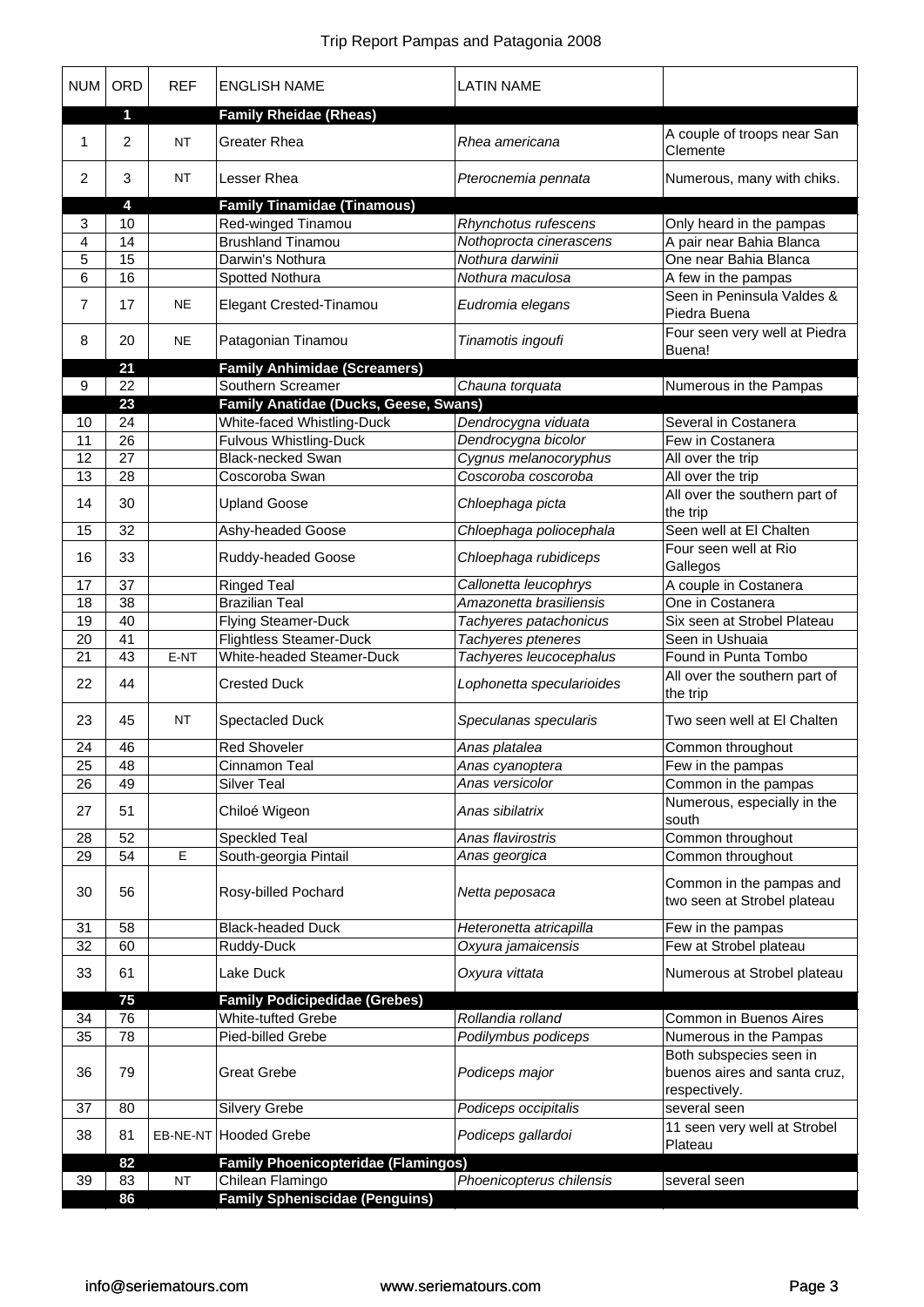| 40       | 92         | <b>NT</b> | Magellanic Penguin                                       | Spheniscus magellanicus                           | Thousands in Punta Tombo,<br>and also in Monte Leon and<br>Ushuaia. |
|----------|------------|-----------|----------------------------------------------------------|---------------------------------------------------|---------------------------------------------------------------------|
|          | 109        |           | <b>Family Procellaridae (Petrels, Shearwaters)</b>       |                                                   |                                                                     |
| 41       | 110        | <b>NT</b> | Southern Giant Petrel                                    | Macronectes giganteus                             | Some seen at Peninsula<br>Valdes and Monte Leon                     |
|          | 151        |           | <b>Family Phalacrocoracidae (Cormorants, Cormorants)</b> |                                                   |                                                                     |
| 42       | 152        | <b>NT</b> | Red-legged Cormorant                                     | Phalacrocorax gaimardi                            | One seen flying                                                     |
| 43       | 153        |           | Neotropic Cormorant                                      | Phalacrocorax brasilianus                         | Common throughout                                                   |
| 44       | 154        |           | Magellan Cormorant                                       | Phalacrocorax magellanicus                        | Several in Chubut and Santa<br>Cruz                                 |
| 45       | 156        |           | <b>Imperial Cormorant</b>                                | Phalacrocorax atriceps                            | Several in Chubut and Santa<br>Cruz                                 |
|          | 163        |           | Family Ardeidae (Herons, Egrets, Bitterns)               |                                                   |                                                                     |
| 46       | 165        |           | Rufescent Tiger-Heron                                    | Tigrisoma lineatum                                | One in Costanera                                                    |
| 47       | 168        |           | Stripe-backed Bittern                                    | Ixobrychus involucris                             | We heard one near San<br>Clemente but couldn't see.                 |
| 48       | 170        |           | Black-crowned Night-Heron                                | Nycticorax nycticorax                             | Seen in buenos aires and<br>Santa Cruz                              |
| 49       | 171        |           | <b>Striated Heron</b>                                    | <b>Butorides striata</b>                          | Few in Costanera                                                    |
| 50       | 172        |           | Cattle Egret                                             | <b>Bubulcus ibis</b>                              | Numerous in the Pampas                                              |
| 51       | 173        |           | Cocoi Heron                                              | Ardea cocoi                                       | Some in Buenos Aires                                                |
| 52       | 174        |           | <b>Great Egret</b>                                       | Ardea alba                                        | Common on the first part of<br>the trip                             |
| 53       | 175        |           | Whistling Heron                                          | Syrigma sibilatrix                                | Few in the Pampas                                                   |
|          |            |           |                                                          |                                                   | Common in the first part of the                                     |
| 54       | 177        |           | Snowy Egret                                              | Egretta thula                                     | trip                                                                |
|          | 178        |           | Family Threskiornithidae (Ibises, Spoonbills)            |                                                   |                                                                     |
| 55       | 179        |           | White-faced Ibis                                         | Plegadis chihi                                    | Common in Buenos Aires                                              |
| 56       | 185        |           | <b>Black-faced Ibis</b>                                  | Theristicus melanopis                             | Numerous in patagonia                                               |
| 57       | 186        |           | Roseate Spoonbill                                        | Platalea ajaja                                    | Seen in Buenos Aires                                                |
|          | 187        |           | <b>Family Ciconidae (Storks)</b>                         |                                                   |                                                                     |
| 58       | 188        |           | Maguari Stork                                            | Ciconia maguari                                   | Common in Buenos Aires                                              |
| 59       | 190        |           | <b>Wood Stork</b>                                        | Mycteria americana                                | A few in the pampas                                                 |
|          | 191        |           | <b>Family Cathartidae (Vultures)</b>                     |                                                   |                                                                     |
| 60       | 192        |           | <b>Turkey Vulture</b>                                    | Cathartes aura                                    | Seen from Bahia Blanca<br>south                                     |
| 61       | 197        | <b>NT</b> | Andean Condor                                            | Vultur gryphus                                    | Some seen at El Chalten                                             |
|          | 200        |           | Family Accipitridae (Hawks, Kites, Eagles)               |                                                   |                                                                     |
| 62       | 205        |           | <b>White-tailed Kite</b>                                 | Elanus leucurus                                   | Few in Buenos Aires                                                 |
| 63       | 206        |           | Snail Kite                                               | Rostrhamus sociabilis                             | Numerous in the Pampas                                              |
| 64       | 210        |           | Long-winged Harrier                                      | Circus buffoni                                    | Several in the Pampas                                               |
| 65       | 211        |           | Cinereous Harrier                                        | Circus cinereus                                   | Some seen in Patagonia                                              |
| 66       | 223        |           | <b>Black-chested Buzzard-Eagle</b>                       | Geranoaetus melanoleucus                          | Two seen at El Chalten                                              |
| 67       | 224        |           | Harri's Hawk                                             | Parabuteo unicinctus                              | A couple in Costanera                                               |
| 68       | 226        |           | Roadside Hawk                                            | <b>Buteo magnirostris</b>                         | Common in Buenos Aires                                              |
| 69       | 232        |           | Red-backed Hawk                                          | Buteo polyosoma                                   | Several sightings in Patagonia                                      |
|          | 243        |           | <b>Family Falconidae (Caracaras, Falcons)</b>            |                                                   |                                                                     |
| 70       | 248        |           | Southern Caracara                                        | Caracara plancus                                  | Common throughout                                                   |
| 71       | 250        |           | <b>White-throated Caracara</b>                           | Phalcoboenus albogularis                          | Seen above Ushuaia                                                  |
| 72       | 253        |           | Chimango Caracara                                        | Milvago chimango                                  | Common throughout                                                   |
| 73       | 254        |           | American Kestrel                                         | Falco sparverius                                  | Common throughout                                                   |
| 74       | 255        |           | Aplomado Falcon                                          | Falco femoralis                                   | two seen at Monte Leon<br>National Park                             |
|          | 259        |           | <b>Family Aramidae (Limpkin)</b>                         |                                                   |                                                                     |
| 75       | 260        |           | Limpkin                                                  | Aramus guarauna                                   | A couple in the Pampas                                              |
|          | 261        |           | Family Rallidae (Crakes, Rails, Coots)                   |                                                   |                                                                     |
|          |            |           |                                                          |                                                   |                                                                     |
| 76       | 263        | NE-VU     | <b>Austral Rail</b>                                      | Rallus antarticus                                 | An excellent view of an<br>individusl in Strobel plateau!           |
| 77       | 264        |           | Grey-necked Wood-Rail                                    | Aramides cajanea                                  | One in Costanera                                                    |
|          |            |           |                                                          |                                                   |                                                                     |
|          |            |           |                                                          |                                                   |                                                                     |
| 78<br>79 | 277<br>278 |           | Plumbeous Rail<br>Common Moorhen                         | Pardirallus sanguinolentus<br>Gallinula chloropus | A couple in Costanera<br>Numerous in the Pampas                     |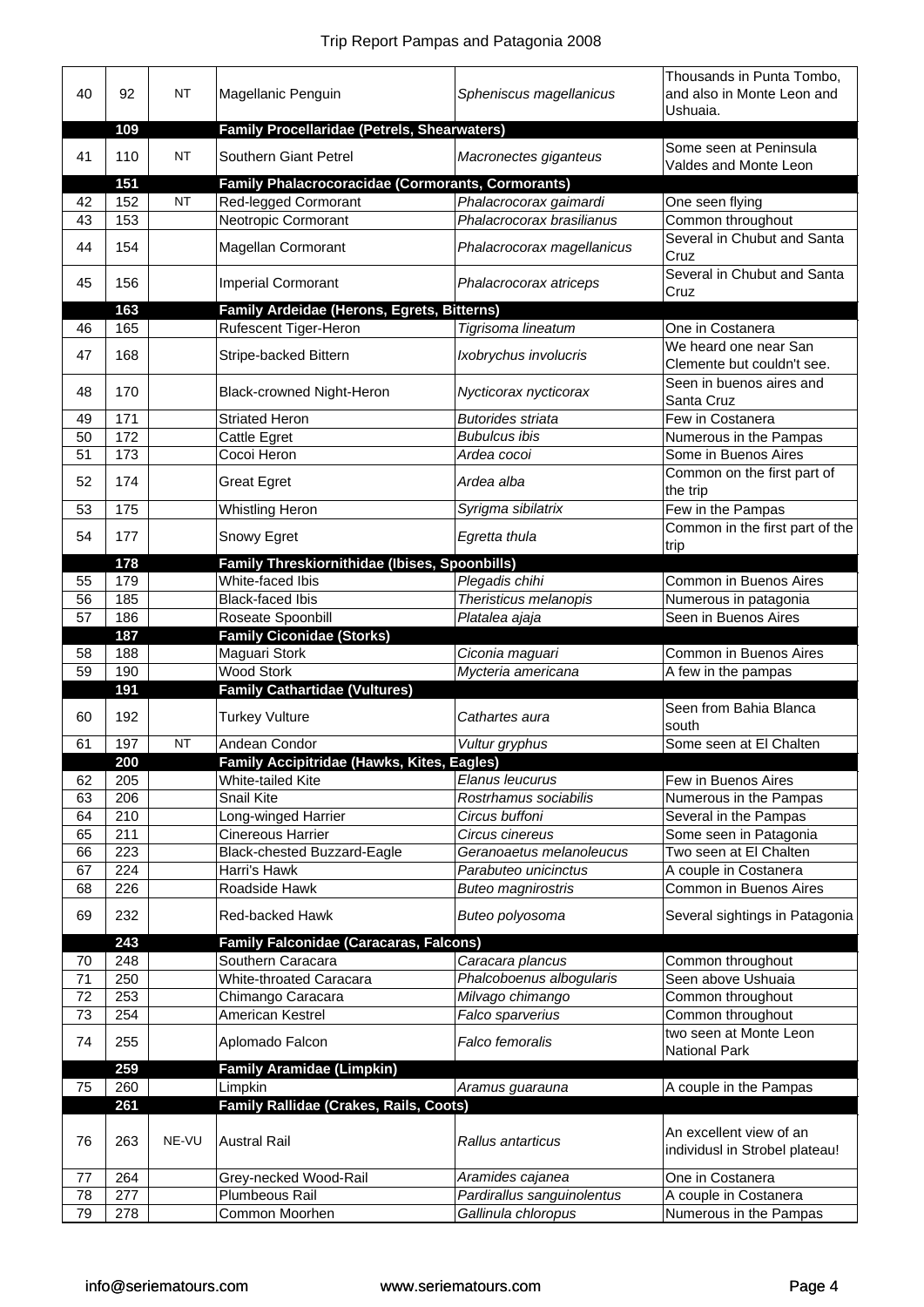| 80  | 279 |           | Spot-flanked Gallinule                           | Gallinula melanops             | Few in the Pampas                    |
|-----|-----|-----------|--------------------------------------------------|--------------------------------|--------------------------------------|
| 81  | 282 |           | White-winged Coot                                | Fulica leucoptera              | Abundant in the Pampas               |
|     |     |           |                                                  |                                | Seen in the Pampas and               |
| 82  | 284 |           | Red-gartered Coot                                | Fulica armillata               | Patagonia                            |
| 83  | 285 |           | <b>Red-fronted Coot</b>                          | Fulica rufifrons               | Few in the Pampas                    |
|     | 293 |           | <b>Family Charadriidae (Plovers, Lapwings)</b>   |                                |                                      |
| 84  | 295 |           | Southern Lapwing                                 | Vanellus chilensis             | Common throughout                    |
| 85  | 297 |           | American Golden Plover                           | Pluvialis dominica             | Some in non breeding                 |
|     |     |           |                                                  |                                | plumage in Punta Rasa                |
| 86  | 298 |           | <b>Black-bellied Plover</b>                      | Pluvialis squatarola           | A couple in Punta Rasa               |
| 87  | 299 |           | Semipalmated Plover                              | Charadrius semipalmatus        | Few in Punta Rasa                    |
| 88  | 301 |           | Two-banded Plover                                | Charadrius falklandicus        | Some in Patagonia                    |
| 89  | 305 |           | Tawny-throated Dotterel                          | Oreopholus ruficollis          | Several seen at Strobel<br>Plateau   |
|     | 306 |           | <b>Family Haematopodidae (Oystercatchers)</b>    |                                |                                      |
| 90  | 307 |           | American Oystercatcher                           | Haematopus palliatus           | Common in Punta Rasa                 |
| 91  | 308 |           | <b>Blackish Oystercatcher</b>                    | Haematopus ater                | Seen in Peninsula Valdes             |
| 92  | 309 |           | Magellanic Oystercatcher                         | Haematopus leucopodus          | Several seen in Patagonia            |
|     | 310 |           | Family Recurvirostridae (Stilts, Avocets)        |                                |                                      |
| 93  | 311 |           | <b>Black-necked Stilt</b>                        | Himantopus mexicanus           | Common in the Pampas                 |
|     | 313 |           | <b>Family Chionididae (Sheathbills)</b>          |                                |                                      |
| 94  | 314 |           | Snowy Sheathbill                                 | Chionis albus                  | A couple in Punta Rasa               |
|     | 315 |           | <b>Family Pluvianellidae (Magellanic Plover)</b> |                                |                                      |
| 95  | 316 | <b>NT</b> | Magellanic Plover                                | Pluvianellus socialis          | A small group in Santa Cruz          |
|     | 317 |           | <b>Family Scolopacidae (Snipe, Sandpipers)</b>   |                                |                                      |
| 96  | 318 |           | South American Snipe                             | Gallinago paraguaiae           | A couple in the Pampas               |
|     |     |           |                                                  |                                |                                      |
| 97  | 319 |           | Magellanic Snipe                                 | Gallinago magellanica          | One seen well at Rio Gallegos        |
| 98  | 325 |           | Whimbrel                                         | Numenius phaeopus              | A couple in Punta Rasa               |
| 99  | 328 |           | Spotted Sandpiper                                | Actitis macularius             | Few in Punta Rasa                    |
| 100 | 329 |           | <b>Greater Yellowlegs</b>                        | Tringa melanoleuca             | Few in the Pampas                    |
| 101 | 330 |           | Lesser Yellowlegs                                | Tringa flavipes                | Common in the Pampas                 |
| 102 | 333 |           | Ruddy Turnstone                                  | Arenaria interpres             | Few in Punta Rasa                    |
| 103 | 335 |           | Red Knot                                         | Calidris canutus               | Few in Punta Rasa                    |
| 104 | 336 |           | Sanderling                                       | Calidris alba                  | Small group in Punta Rasa            |
| 105 | 339 |           | White-rumped Sandpiper                           | Calidris fuscicollis           | Several in Pampas and<br>Patagonia   |
| 106 | 340 |           | <b>Baird's Sandpiper</b>                         | Calidris bairdii               | Several in Patagonia                 |
| 107 | 341 |           | Pectoral Sandpiper                               | Calidris melanotos             | Several in Buenos Aires              |
| 108 | 344 |           | <b>Stilt Sandpiper</b>                           | Calidris himantopus            | A couple in Costanera                |
| 109 | 346 |           | Wilson's Phalarope                               | Phalaropus tricolor            | Few in the Pampas                    |
|     | 348 |           | <b>Family Thinocoridae (Seedsnipe)</b>           |                                |                                      |
| 110 | 352 |           | Least Seedsnipe                                  | Thinocorus rumicivorus         | Common in Patagonia                  |
|     | 353 |           | <b>Family Jacanidae (Jacanas)</b>                |                                |                                      |
| 111 | 354 |           | Wattled Jacana                                   | Jacana jacana                  | Common in Buenos Aires               |
|     | 355 |           | <b>Family Rostratulidae (Painted-Snipe)</b>      |                                |                                      |
| 112 | 356 |           | South American Painted-snipe                     | Nycticryphes semicollaris      | A couple in the Pampas               |
|     | 357 |           | <b>Family Stercorariidae (Skuas)</b>             |                                |                                      |
| 113 | 358 |           | Chilean Skua                                     | Stercorarius chilensis         | Some seen at Monte Leon              |
| 114 | 360 |           | <b>Brown Skua</b>                                | Stercorarius antarcticus       | A couple in Peninsula Valdes         |
|     | 364 |           | Family Laridae (Skuas, Gulls, Terns, Skimmer)    |                                |                                      |
| 115 | 366 |           | Grey-hooded Gull                                 | Chroicocephalus cirrhocephalus | Some in Buenos Aires                 |
| 116 | 367 |           | Brown-hooded Gull                                | Chroicocephalus maculipennis   | Common throughout                    |
| 117 | 368 |           | Dolphin Gull                                     | Leucophaeus scoresbii          | Seen at Peninsula Valdes and         |
|     |     |           |                                                  |                                | Monte Leon<br>Seen in Punta Rasa and |
| 118 | 370 |           | EB-NE-VU Olrog's Gull                            | Larus atlanticus               | Bahia Blanca                         |
| 119 | 371 |           | Kelp Gull                                        | Larus dominicanus              | Common throughout                    |
| 120 | 378 |           | Cayenne Tern                                     | Sterna eurygnatha              | A few in Punta Rasa                  |
| 121 | 379 |           | South American Tern                              | Sterna hirundinacea            | Common in Patagonia                  |
| 122 | 380 |           | Common Tern                                      | Sterna hirundo                 | Numerous in Punta Rasa               |
| 123 | 383 |           | Snowy-crowned Tern                               | Sterna trudeaui                | Few in Punta Rasa                    |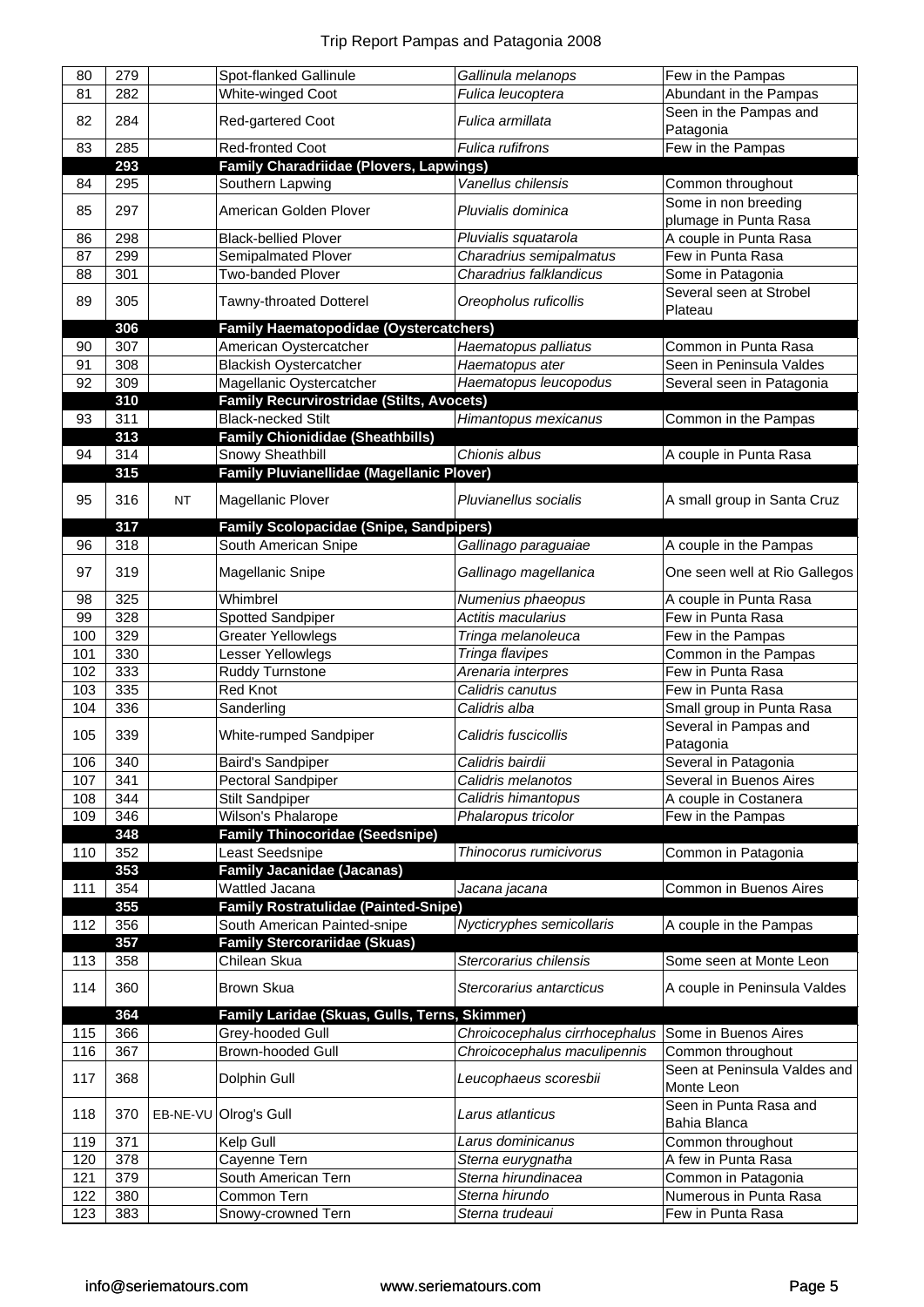| 124              | 386 |           | Royal Tern                                | Thalasseus maximus          | A couple in Punta Rasa                                       |
|------------------|-----|-----------|-------------------------------------------|-----------------------------|--------------------------------------------------------------|
|                  | 387 |           | <b>Family Rhynchopidae (Skimmers)</b>     |                             |                                                              |
| 125              | 388 |           | <b>Black Skimmer</b>                      | Rynchops niger              | Groups in Punta Rasa                                         |
|                  | 389 |           | <b>Family Columbidae (Pigeons, Doves)</b> |                             |                                                              |
| 126              | 393 |           | Picui Ground-Dove                         | Columbina picui             | Common in the Pampas                                         |
| 127              | 400 | -1        | Rock Pigeon                               | Columba livia               | Common in Buenos Aires                                       |
| 128              | 402 |           | Picazuro Pigeon                           | Patagioenas picazuro        | Numerous in the Pampas                                       |
| 129              | 403 |           | Spot-winged Pigeon                        | Patagioenas maculosa        | Common in Bahia Blanca                                       |
| 130              | 408 |           | <b>Eared Dove</b>                         | Zenaida auriculata          | Common throughout                                            |
| 131              | 410 |           | White-tipped Dove                         | Leptotila verreauxi         | Some in Costanera                                            |
|                  | 416 |           | <b>Family Psittacidae (Parrots)</b>       |                             |                                                              |
| 132              | 426 |           | Nanday Parakeet                           | Nandayus nenday             | A flock in Costanera                                         |
| 133              | 427 | <b>NE</b> | <b>Burrowing Parrot</b>                   | Cyanoliseus patagonus       | Abundant near San Antonio<br>Oeste                           |
| 134              | 430 |           | <b>Austral Parakeet</b>                   | Enicognathus ferrugineus    | Some seen at El Chalten                                      |
| 135              | 432 |           | <b>Monk Parakeet</b>                      | Myiopsitta monachus         | Common in Buenos Aires                                       |
|                  | 443 |           | <b>Family Cuculidae (Cuckoos, Anis)</b>   |                             |                                                              |
| 136              | 453 |           | Guira Cuckoo                              | Guira guira                 | Common in the Pampas                                         |
|                  | 459 |           | <b>Family Strigidae (Owls)</b>            |                             |                                                              |
| 137              | 467 |           | Lesser Horned Owl                         | <b>Bubo magellanicus</b>    | One seen very well and<br>photographed in Strobel<br>plateau |
| 138              | 469 |           | Rufous-legged Owl                         | Strix rufipes               | A couple seen on a night tour<br>in Tierra del Fuego!        |
| 139              | 475 |           | Austral Pygmy-Owl                         | Glaucidium nanum            | One seen in Tierra del Fuego                                 |
| 140              | 476 |           | <b>Burrowing Owl</b>                      | Athene cunicularia          | A few in the Pampas                                          |
| 141              | 480 |           | Short-eared Owl                           | Asio flammeus               | One bird gliding over<br>grasslands in the pampas            |
|                  | 508 |           | <b>Family Trochilidae (Hummingbirds)</b>  |                             |                                                              |
| 142              | 529 |           | <b>Glittering-bellied Emerald</b>         | Chlorostilbon aureoventris  | A few in Buenos Aires                                        |
| 143              | 534 |           | White-throated Hummingbird                | Leucochloris albicollis     | A couple in Punta Rasa                                       |
| 144              | 539 |           | <b>Gilded Sapphire</b>                    | Hylocharis chrysura         | One in Buenos Aires                                          |
|                  | 544 |           | <b>Family Alcedinidae (Kingfishers)</b>   |                             |                                                              |
| 145              | 547 |           | Green Kingfisher                          | Chloroceryle americana      | One in Buenos Aires                                          |
|                  | 563 |           | <b>Family Picidae (Woodpeckers)</b>       |                             |                                                              |
| 146              | 573 |           | Checkered Woodpecker                      | Veniliornis mixtus          | A couple in Costanera                                        |
| 147              | 580 |           | Green-barred Woodpecker                   | Colaptes melanochloros      | Some in Buenos Aires                                         |
| $\overline{148}$ | 581 |           | Chilean Flicker                           | Colaptes pitius             | Some at El Chalten                                           |
| 149              | 583 |           | Campo Flicker                             | Colaptes campestris         | Some in Bahia Blanca                                         |
| 150              | 592 |           | Magellanic Woodpecker                     | Campephilus magellanicus    | Superb views at El Chalten!                                  |
|                  | 593 |           | <b>Family Furnariidae (Ovenbirds)</b>     |                             |                                                              |
| 151              | 597 |           | Short-billed Miner                        | Geositta antarctica         | Seen & photographed near<br>Piedra Buena                     |
| 152              | 600 |           | Common Miner                              | Geositta cunicularia        | Seen in Bahia Blanca and<br><b>Strobel Plateau</b>           |
| 153              | 604 |           | Scale-throated Earthcreeper               | Upucerthia dumetaria        | Several sightings in Patagonia                               |
| 154              | 607 |           | <b>Bar-winged Cinclodes</b>               | Cinclodes fuscus            | Seen repeatedly in patagonia                                 |
| 155              | 609 |           | Grey-flanked Cinclodes                    | Cinclodes oustaleti         | One in Le Martial Glacier                                    |
| 156              | 610 |           | Dark-bellied Cinclodes                    | Cinclodes patagonicus       | Seen in Chalten & Ushuaia                                    |
| 157              | 613 |           | Rufous Hornero                            | Furnarius rufus             | Common in the Pampas                                         |
| 158              | 615 |           | <b>Curve-billed Reedhaunter</b>           | Limnornis curvirostris      | A couple near Magdalena,<br><b>Buenos Aires</b>              |
| 159              | 617 |           | Wren-like Rushbird                        | Phleocryptes melanops       | Common in the Pampas                                         |
| 160              | 618 |           | Thorn-tailed Rayadito                     | Aphrastura spinicauda       | Seen at El Chalten & Ushuaia                                 |
| 161              | 621 |           | <b>Tufted Tit-Spinetail</b>               | Leptasthenura platensis     | A couple in the Pampas                                       |
| 162              | 622 |           | Plain-mantled Tit-Spinetail               | Leptasthenura aegithaloides | Seen in Peninsula Valdes                                     |
| 163              | 624 | NE-NT     | Bay-capped Wren-Spinetail                 | Spartonoica maluroides      | A couple in Punta Rasa                                       |
| 164              | 627 |           | Spix's Spinetail                          | Synallaxis spixi            | A couple heard in Costanera                                  |
|                  |     |           | Sooty-fronted Spinetail                   | Synallaxis frontalis        | Seen near Buenos Aires                                       |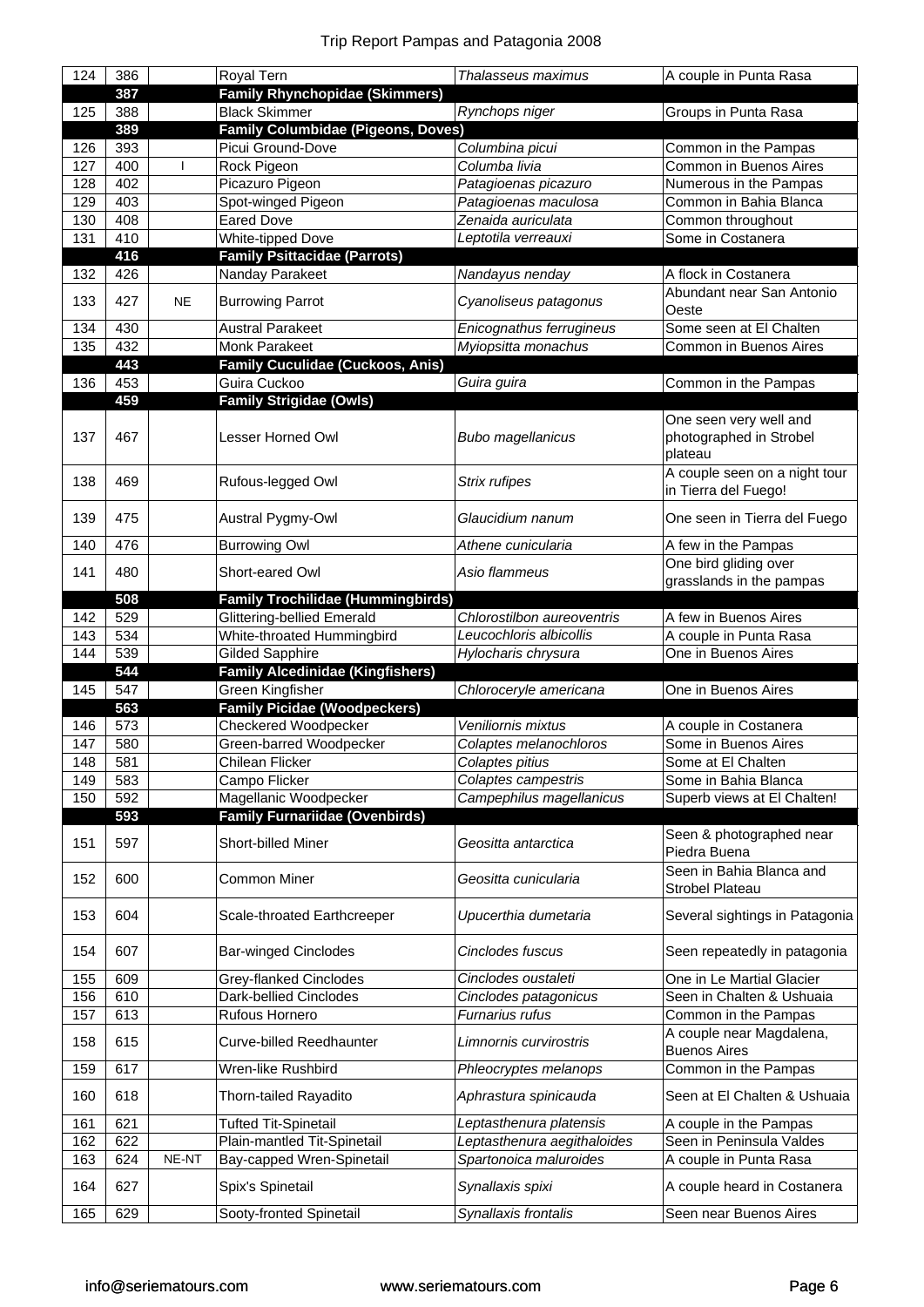| 166 | 631 |           | Pale-breasted Spinetail                           | Synallaxis albescens                                | A couple in Bahia Blanca                        |
|-----|-----|-----------|---------------------------------------------------|-----------------------------------------------------|-------------------------------------------------|
| 167 | 635 |           | Stripe-crowned Spinetail                          | Cranioleuca pyrrhophia                              | A couple in Las Grutas                          |
| 168 | 636 |           | Sulphur-thoated Spinetail                         | Cranioleuca sulphurifera                            | Common in the Pampas                            |
| 169 | 638 |           | Sharp-billed Canastero                            | Asthenes pyrrholeuca                                | Some seen in Patagonia                          |
| 170 | 644 | E         | Patagonian Canastero                              | Asthenes patagonica                                 | A couple near Trelew                            |
| 171 | 646 |           | <b>Austral Canastero</b>                          | Asthenes anthoides                                  | A couple in Santa Cruz                          |
| 172 | 648 | EB-NE     | Hudson's Canastero                                | Asthenes hudsoni                                    | Only heard in Punta Rasa                        |
| 173 | 651 |           | Freckle-breasted Thornbird                        | Phacellodomus striaticollis                         | Common in the Pampas                            |
| 174 | 652 |           | Little Thornbird                                  | Phacellodomus sibilatrix                            | Heard near Bahia Blanca                         |
| 175 | 656 |           | Firewood-gatherer                                 | Anumbius annumbi                                    | Several in Buenos Aires                         |
| 176 | 671 |           | White-throated Treerunner                         | Pygarrhichas albogularis                            | Several seen at El Chalten                      |
| 177 | 682 |           | Narrow-billed Woodcreeper                         | Lepidocolaptes angustirostris                       | A couple in Costanera                           |
|     | 686 |           | <b>Family Thamnophilidae (Typical Antbirds)</b>   |                                                     |                                                 |
| 178 | 695 |           | Rufous-capped Antshrike                           | Thamnophilus ruficapillus                           | A couple in Costanera                           |
|     | 713 |           | <b>Family Rhinocryptidae (Tapaculos)</b>          |                                                     |                                                 |
| 179 | 714 |           | <b>Black-throated Huet-huet</b>                   | Pteroptochos tarnii                                 | One great view at El Chalten                    |
| 180 | 718 | E         | Sandy Gallito                                     | Teledromas fuscus                                   | Only heard in Las Grutas                        |
| 181 | 721 |           |                                                   |                                                     | Two seen very well at El                        |
|     |     |           | Magellanic Tapaculo                               | Scytalopus magellanicus                             | Chalten                                         |
|     | 727 |           | <b>Family Tyrannidae (Tyrant-Flycatchers)</b>     |                                                     |                                                 |
| 182 | 736 |           | Small-billed Elaenia                              | Elaenia parvirostris                                | Some heard and poor views<br>in Costanera       |
| 183 | 740 |           | White-crested Elaenia                             | Elaenia albiceps                                    | Common in Southern<br>Patagonia                 |
| 184 | 746 |           | Yellow-billed Tit-Tyrant                          | Anairetes flavirostris                              | Seen in Northern Patagonia                      |
| 185 | 747 |           | <b>Tufted Tit-Tyrant</b>                          | Anairetes parulus                                   | Seen in Northern Patagonia                      |
| 186 | 749 |           | White-crested Tyrannulet                          | Serpophaga subcristata                              | Common in the pampas                            |
| 187 | 754 | <b>NT</b> | <b>Bearded Tachuri</b>                            | Polystictus pectoralis                              | One near Bahia Blanca                           |
| 188 | 758 |           | <b>Warbling Doradito</b>                          | Pseudocolopteryx flaviventris                       | Several in Punta Rasa                           |
| 189 | 771 |           | Many-colored Rush-Tyrant                          | Tachuris rubrigastra                                | Some seen well at Strobel<br>Plateau            |
| 190 | 791 |           | Vermilion Flycatcher                              | Pyrocephalus rubinus                                | A few in Buenos Aires                           |
| 191 | 793 |           | <b>Austral Negrito</b>                            | Lessonia rufa                                       | Common in Patagonia                             |
| 192 | 795 | EB        | Hudson's Black-Tyrant                             | Knipolegus hudsoni                                  | A couple in Las Grutas                          |
| 193 | 798 |           | White-winged Black-Tyrant                         | Knipolegus aterrimus                                | A few in Las Grutas                             |
| 194 | 799 |           | Spectacled Tyrant                                 | Hymenops perspicillatus                             | Common throughout                               |
| 195 | 800 |           | Yellow-browed Tyrant                              | Satrapa icterophrys                                 | A couple in Costanera                           |
| 196 | 802 |           | Dark-faced Ground-Tyrant                          | Muscisaxicola maclovianus                           | Seen above Ushuaia                              |
| 197 | 803 |           | White-browed Ground-Tyrant                        | Muscisaxicola albilora                              | Some seen at El Chalten                         |
| 198 | 804 |           | Cinnamon-bellied Ground-Tyrant                    | Muscisaxicola capistratus                           | Some seen at Monte Leon<br><b>National Park</b> |
| 199 | 807 |           | Ochre-naped Ground-Tyrant                         | Muscisaxicola flavinucha                            | Seen above Ushuaia                              |
| 200 | 813 |           | Grey-bellied Shrike-Tyrant                        | Agriornis micropterus                               | One in Bahia Blanca and<br>some in Santa Cruz   |
| 201 | 815 |           | Fire-eyed Diucon                                  | Xolmis pyrope                                       | Several seen at El Chalten                      |
| 202 | 817 | EB        | <b>Black-crowned Monjita</b>                      | Xolmis coronatus                                    | A couple in Las Grutas                          |
| 203 | 818 |           | White Monjita                                     | Xolmis irupero                                      | Some in southern pampas                         |
| 204 | 821 | Е         | Rusty-backed Monjita                              | Xolmis rubetra                                      | A few in Northern Patagonia                     |
| 205 | 824 | NE        | Chocolate-vented Tyrant                           | Neoxolmis rufiventris                               | Several seen at Strobel<br>Plateau              |
| 206 | 836 |           | Cattle Tyrant                                     | Machetornis rixosa                                  | A couple in Costanera                           |
| 207 | 839 |           | Great Kiskadee                                    | Pitangus sulphuratus                                | Common in Buenos Aires                          |
| 208 | 841 |           | Streaked Flycatcher                               | Myiodynastes maculatus                              | Heard in Costanera                              |
| 209 | 845 |           | Crowned Slaty-Flycatcher                          | Empidonomus aurantioatrocristat One in Bahia Blanca |                                                 |
| 210 | 846 |           | Fork-tailed Flycatcher                            | Tyrannus savana                                     | Common in the pampas                            |
| 211 | 847 |           | <b>Tropical Kingbird</b>                          | Tyrannus melancholicus                              | Common in the pampas                            |
|     | 859 |           | <b>Family Cotingidae (Plantcutters, Cotingas)</b> |                                                     |                                                 |
| 212 | 860 |           | White-tipped Plantcutter                          | Phytotoma rutila                                    | Some in southern pampas                         |
| 213 | 861 |           | <b>Rufous-tailed Plantcutter</b>                  | Phytotoma rara                                      | Two seen very well at El<br>Chalten             |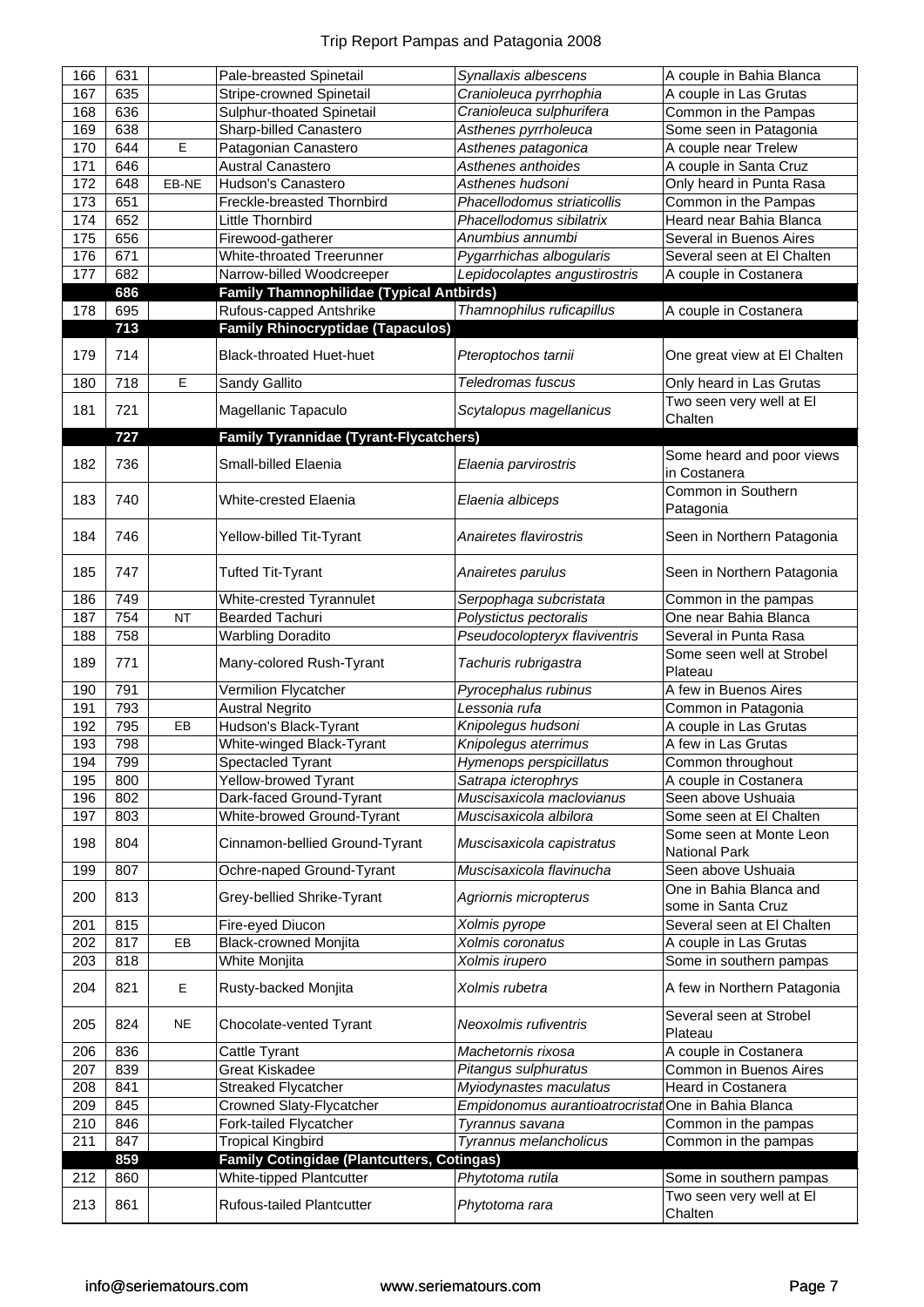|            | 882          |           | <b>Family Vireonidae (Vireos, Greenlets)</b>                              |                                         |                                                     |
|------------|--------------|-----------|---------------------------------------------------------------------------|-----------------------------------------|-----------------------------------------------------|
| 214        | 883          |           | Rufous-browed Peppershrike                                                | Cyclarhis gujanensis                    | A couple in Magdalena,                              |
|            |              |           |                                                                           |                                         | <b>Buenos Aires</b>                                 |
| 215        | 884          |           | Red-eyed Vireo                                                            | Vireo olivaceus                         | Heard in Costanera                                  |
|            | 886          |           | <b>Family Corvidae (Jays)</b>                                             |                                         |                                                     |
| 216        | 889          |           | Plush-crested Jay                                                         | Cyanocorax chrysops                     | An escaped one in Costanera                         |
|            | 890          |           | <b>Family Hirundinidae (Swallows)</b>                                     |                                         |                                                     |
| 217        | 891          |           | <b>Blue-and-white Swallow</b>                                             | Pygochelidon cyanoleuca                 | Common throughout                                   |
| 218        | 896          |           | <b>Grey-breasted Martin</b>                                               | Progne chalybea                         | Common in Buenos Aires                              |
| 219        | 897          |           | Southern Martin                                                           | Progne elegans                          | Numerous in Las Grutas                              |
| 220        | 898          |           | <b>Brown-chested Martin</b>                                               | Progne tapera                           | Common in the pampas                                |
| 221        | 901          |           | White-rumped Swallow                                                      | Tachycineta leucorrhoa                  | Common in the pampas                                |
| 222        | 902          |           | Chilean Swallow                                                           | Tachycineta meyeni                      | Common in Patagonia                                 |
| 223        | 904          |           | <b>Barn Swallow</b>                                                       | Hirundo rustica                         | Some in the Pampas                                  |
|            | 906          |           | <b>Family Troglodytidae (Wrens)</b>                                       |                                         |                                                     |
| 224        | 907          |           | House Wren                                                                | Troglodytes aedon                       | Common throughout                                   |
|            | 912          |           | <b>Family Polioptilidae (Gnatcatchers)</b>                                |                                         |                                                     |
| 225        | 914          |           | <b>Masked Gnatcatcher</b>                                                 | Polioptila dumicola                     | A few in the Pampas                                 |
|            | 919          |           | <b>Family Turdidae (Thrushes)</b>                                         |                                         |                                                     |
| 226        | 923          |           | Chiguanco Thrush                                                          | Turdus chiguanco                        | A couple in Bahia Blanca                            |
| 227        | 927          |           | Rufous-bellied Thrush                                                     | Turdus rufiventris                      | Common in Buenos Aires                              |
| 228        | 928          |           | <b>Austral Thrush</b>                                                     | Turdus falcklandii                      | Several seen in Patagonia                           |
| 229        | 930          |           | Creamy-bellied Thrush                                                     | Turdus amaurochalinus                   | Some in Buenos Aires                                |
|            | 932          |           | <b>Family Mimidae (Mockingbirds)</b>                                      |                                         |                                                     |
| 230        | 933          |           | Chalk-browed Mockingbird                                                  | Mimus saturninus                        | Common in Buenos Aires                              |
| 231        | 935          | <b>NE</b> | Patagonian Mockingbird                                                    | Mimus patagonicus                       | Several in Patagonia                                |
| 232        | 937          | EB        | White-banded Mockingbird                                                  | Mimus triurus                           | A couple in Las Grutas                              |
|            | 938          |           | Family Sturnidae (Starlings, Mynas)                                       |                                         |                                                     |
| 233        | 939          | J.        | European Starling                                                         | Sturnus vulgaris                        | A flock in Costanera                                |
|            | 941          |           | <b>Family Motacillidae (Pipits)</b>                                       |                                         |                                                     |
|            |              |           |                                                                           |                                         |                                                     |
| 234        | 943          |           | Short-billed Pipit                                                        | Anthus furcatus                         | A couple in Peninsula Valdes                        |
|            |              |           |                                                                           |                                         |                                                     |
| 235        |              |           |                                                                           |                                         |                                                     |
|            | 945<br>950   |           | Correndera Pipit                                                          | Anthus correndera                       | Several in the Pampas                               |
|            | 951          |           | <b>Family Thraupidae (Tanagers)</b><br>Yellow-billed Cardinal             |                                         |                                                     |
| 236<br>237 | 952          |           | <b>Red-crested Cardinal</b>                                               | Paroaria capitata<br>Paroaria coronata  | A couple in Costanera<br>A small group in Costanera |
| 238        | 965          |           | Blue-and-yellow Tanager                                                   | Thraupis bonariensis                    | A few in Bahia Blanca                               |
|            | 980          |           |                                                                           |                                         |                                                     |
| 239        | 988          |           | Incertae sedis (Bush tanagers, Grassquits, etc)<br>Golden-billed Saltator | Saltator aurantiirostris                | Some in Buenos Aires                                |
|            | 992          |           | <b>Family Emberizidae (Emberizid Finches)</b>                             |                                         |                                                     |
| 240        | 993          |           | Rufous-collared Sparrow                                                   | Zonotrichia capensis                    | Common throughout                                   |
| 241        | 994          |           | <b>Grassland Sparrow</b>                                                  | Ammodramus humeralis                    | One in Bahia Blanca                                 |
| 242        | 997          |           | Gray-hooded Sierra-Finch                                                  | Phrygilus gayi                          | Common in Patagonia                                 |
| 243        | 998          |           | Patagonian Sierra-Finch                                                   | Phrygilus patagonicus                   | Some seen at El Chalten                             |
|            |              |           |                                                                           |                                         | Seen from Bahia Blanca                              |
| 244        | 999          |           | Mourning Sierra-Finch                                                     | Phrygilus fruticeti                     | south                                               |
|            |              |           |                                                                           |                                         | A male displaying in Las                            |
| 245        | 1003         | Е         | <b>Carbonated Sierra-Finch</b>                                            | Phrygilus carbonarius                   | Grutas                                              |
|            |              |           |                                                                           |                                         | Seen from Bahia Blanca                              |
| 246        | 1006         |           | Common Diuca-Finch                                                        | Diuca diuca                             | south                                               |
|            |              |           |                                                                           |                                         | Excellent views near Rio                            |
| 247        | 1008         |           | White-bridled Finch                                                       | Melanodera melanodera                   | Gallegos!                                           |
| 248        | 1009         |           | Yellow-bridled Finch                                                      | Melanodera xanthogramma                 | Great views above Ushuaia                           |
| 249        | 1013         |           | Long-tailed Reed-Finch                                                    | Donacospiza albifrons                   | A couple in Punta Rasa                              |
| 250        | 1018         |           | Black-and-rufous Warbling-Finch                                           | Poospiza nigrorufa                      | Numerous in Costanera                               |
| 251        | 1022         |           | Ringed Warbling-Finch                                                     | Poospiza torquata                       | Some in Las Grutas                                  |
| 252        | 1023         |           | Black-capped Warbling-Finch                                               | Poospiza melanoleuca                    | A couple in Costanera                               |
|            |              |           |                                                                           |                                         | Some seen very well at El                           |
| 253        | 1030         | <b>NE</b> | Patagonian Yellow-Finch                                                   | Sicalis lebruni                         | Chalten                                             |
| 254        | 1031         |           | Saffron Finch                                                             | Sicalis flaveola                        | Common in Buenos Aires                              |
|            |              |           |                                                                           |                                         | Seen from Buenos Aires to                           |
| 255<br>256 | 1032<br>1035 |           | <b>Grassland Yellow-Finch</b><br>Great Pampa-Finch                        | Sicalis luteola<br>Embernagra platensis | Bahia Blanca<br>Common in Buenos Aires              |